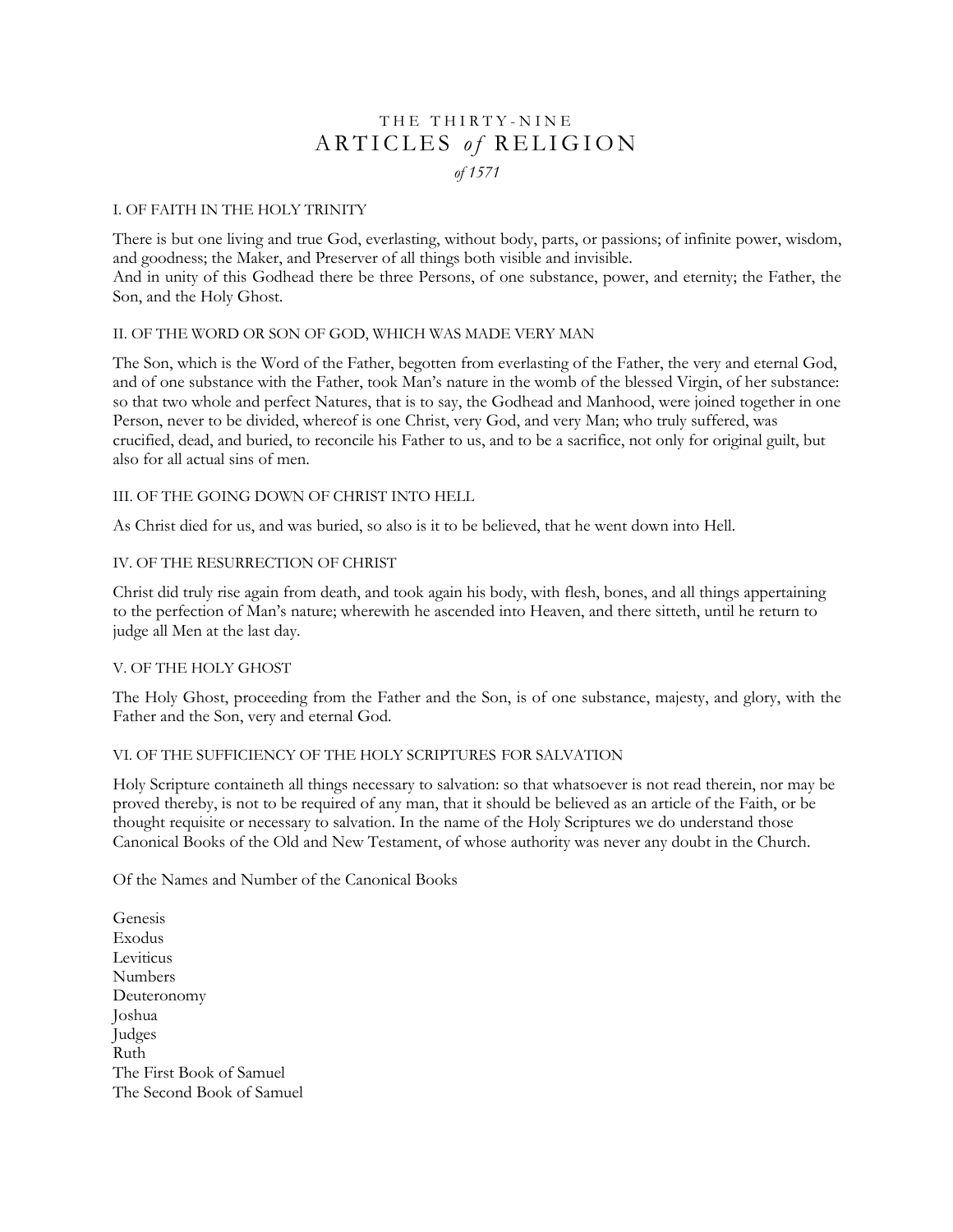The First Book of Kings The Second Book of Kings The First Book of Chronicles The Second Book of Chronicles The First Book of Esdras The Second Book of Esdras The Book of Esther The Book of Job The Psalms The Proverbs Ecclesiastes or Preacher Cantica, or Songs of Solomon Four Prophets the greater Twelve Prophets the less

And the other Books (as *Hierome* saith) the Church doth read for example of life and instruction of manners; but yet doth it not apply them to establish any doctrine; such are these following:

The Third Book of Esdras The Fourth Book of Esdras The Book of Tobias The Book of Judith The rest of the Book of Esther The Book of Wisdom Jesus the Son of Sirach Baruch the Prophet The Song of the Three Children The Story of Susanna Of Bel and the Dragon The Prayer of Manasses The First Book of Maccabees The Second Book of Maccabees

All the Books of the New Testament, as they are commonly received, we do receive, and account them Canonical.

#### VII. OF THE OLD TESTAMENT

The Old Testament is not contrary to the New: for both in the Old and New Testament everlasting life is offered to Mankind by Christ, who is the only Mediator between God and Man, being both God and Man. Wherefore they are not to be heard, which feign that the old Fathers did look only for transitory promises. Although the Law given from God by Moses, as touching Ceremonies and Rites, do not bind Christian men, nor the Civil precepts thereof ought of necessity to be received in any commonwealth; yet notwithstanding, no Christian man whatsoever is free from the obedience of the Commandments which are called Moral.

#### VIII. OF THE THREE CREEDS

The Three Creeds, *Nicene* Creed*, Athanasius's* Creed, and that which is commonly called th*e Apostles'* Creed, ought thoroughly to be received and believed: for they may be proved by most certain warrants of Holy Scripture.

IX. OF ORIGINAL OR BIRTH-SIN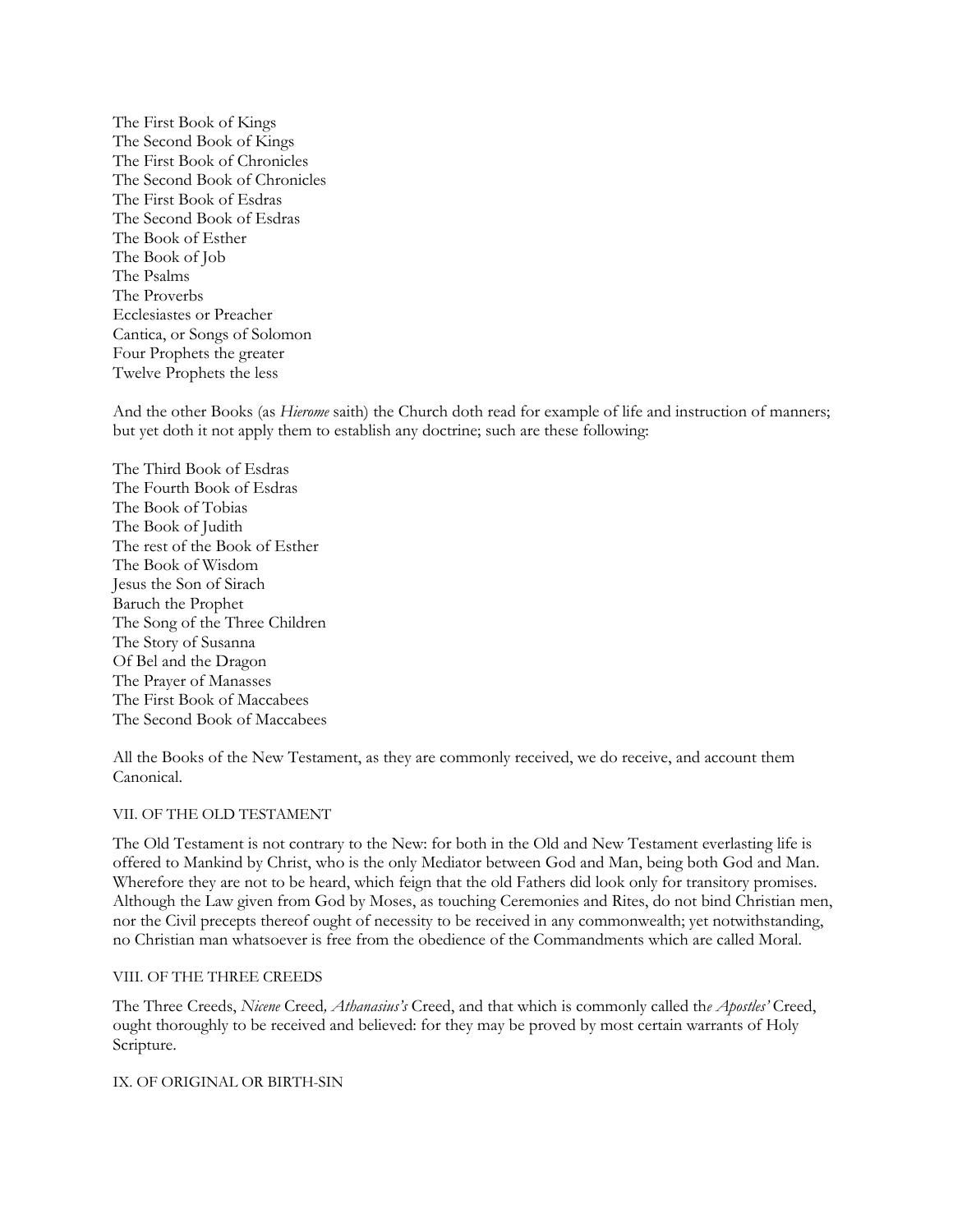Original Sin standeth not in the following of *Adam,* (as the *Pelagians* do vainly talk;) but it is the fault and corruption of the Nature of every man, that naturally is ingendered of the offspring of *Adam;* whereby man is very far gone from original righteousness, and is of his own nature inclined to evil, so that the flesh lusteth always contrary to the Spirit; and therefore in every person born into this world, it deserveth God's wrath and damnation. And this infection of nature doth remain, yea in them that are regenerated; whereby the lust of the flesh, called in the Greek, φρόνημα σαρκός, which some do expound the wisdom, some sensuality, some the affection, some the desire, of the flesh, is not subject to the Law of God. And although there is no condemnation for them that believe and are baptized, yet the Apostle doth confess, that concupiscence and lust hath of itself the nature of sin.

### X. OF FREE-WILL

The condition of Man after the fall of *Adam* is such, that he cannot turn and prepare himself, by his own natural strength and good works, to faith, and calling upon God: Wherefore we have no power to do good works pleasant and acceptable to God, without the grace of God by Christ preventing us, that we may have a good will, and working with us, when we have that good will.

### XI. OF THE JUSTIFICATION OF MAN

We are accounted righteous before God, only for the merit of our Lord and Saviour Jesus Christ by Faith, and not for our own works or deservings: Wherefore, that we are justified by Faith only is a most wholesome Doctrine, and very full of comfort, as more largely is expressed in the Homily of Justification.

### XII. OF GOOD WORKS

Albeit that Good Works, which are the fruits of Faith, and follow after Justification, cannot put away our sins, and endure the severity of God's Judgement; yet are they pleasing and acceptable to God in Christ, and do spring out necessarily of a true and lively Faith; insomuch that by them a lively Faith may be as evidently known as a tree discerned by the fruit.

### XIII. OF WORKS BEFORE JUSTIFICATION

Works done before the grace of Christ, and the Inspiration of his Spirit, are not pleasant to God, forasmuch as they spring not of faith in Jesus Christ, neither do they make men meet to receive grace, or (as the Schoolauthors say) deserve grace of congruity: yea rather, for that they are not done as God hath willed and commanded them to be done, we doubt not but they have the nature of sin.

### XIV. OF WORKS OF SUPEREROGATION

Voluntary Works besides, over, and above, God's Commandments, which they call Works of Supererogation, cannot be taught without arrogancy and impiety: for by them men do declare, that they do not only render unto God as much as they are bound to do, but that they do more for his sake, than of bounden duty is required: whereas Christ saith plainly, When ye have done all that are commanded to you, say, We are unprofitable servants.

### XV. OF CHRIST ALONE WITHOUT SIN

Christ in the truth of our nature was made like unto us in all things, sin only except, from which he was clearly void, both in his flesh, and in his spirit. He came to be the Lamb without spot, who, by sacrifice of himself once made, should take away the sins of the world, and sin, as Saint *John* saith, was not in him. But all we the rest, although baptized, and born again in Christ, yet offend in many things; and if we say we have no sin, we deceive ourselves, and the truth is not in us.

### XVI. OF SIN AFTER BAPTISM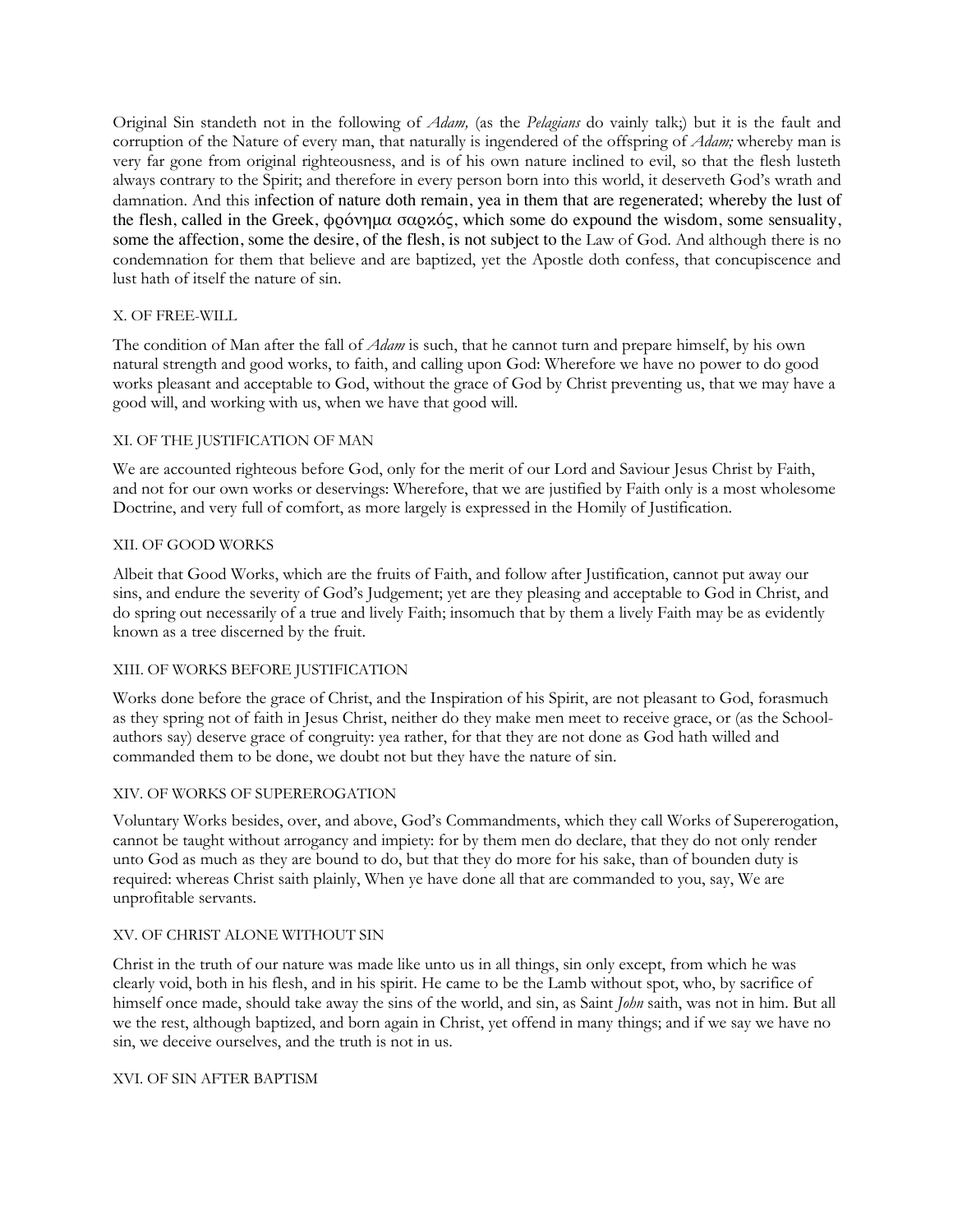Not every deadly sin willingly committed after Baptism is sin against the Holy Ghost, and unpardonable. Wherefore the grant of repentance is not to be denied to such as fall into sin after Baptism. After we have received the Holy Ghost, we may depart from grace given, and fall into sin, and by the grace of God we may arise again, and amend our lives. And therefore they are to be condemned, which say, they can no more sin as long as they live here, or deny the place of forgiveness to such as truly repent.

### XVII. OF PREDESTINATION AND ELECTION

Predestination to Life is the everlasting purpose of God, whereby (before the foundations of the world were laid) he hath constantly decreed by his counsel secret to us, to deliver from curse and damnation those whom he hath chosen in Christ out of mankind, and to bring them by Christ to everlasting salvation, as vessels made to honour. Wherefore, they which be endued with so excellent a benefit of God be called according to God's purpose by his Spirit working in due season: they through Grace obey the calling: they be justified freely: they be made sons of God by adoption: they be made like the image of his only-begotten Son Jesus Christ: they walk religiously in good works, and at length, by God's mercy, they attain to everlasting felicity.

As the godly consideration of Predestination, and our Election in Christ, is full of sweet, pleasant, and unspeakable comfort to godly persons, and such as feel in themselves the working of the Spirit of Christ, mortifying the works of the flesh, and their earthly members, and drawing up their mind to high and heavenly things, as well because it doth greatly establish and confirm their faith of eternal Salvation to be enjoyed through Christ, as because it doth fervently kindle their love towards God: So, for curious and carnal persons, lacking the Spirit of Christ, to have continually before their eyes the sentence of God's Predestination, is a most dangerous downfal, whereby the devil doth thrust them either into desperation, or into wretchlessness of most unclean living, no less perilous than desperation.

Furthermore, we must receive God's promises in such wise, as they be generally set forth to us in Holy Scripture: and, in our doings, that Will of God is to be followed, which we have expressly declared unto us in the Word of God.

### XVIII. OF OBTAINING ETERNAL SALVATION ONLY BY   THE NAME OF CHRIST

They also are to be had accursed that presume to say, That every man shall be saved by the Law or Sect which he professeth, so that he be diligent to frame his life according to that Law, and the light of Nature. For Holy Scripture doth set out unto us only the Name of Jesus Christ, whereby men must be saved.

### XIX. OF THE CHURCH

The visible Church of Christ is a congregation of faithful men, in the which the pure Word of God is preached, and the Sacraments be duly ministered according to Christ's ordinance in all those things that of necessity are requisite to the same.

As the Church of *Jerusalem, Alexandria,* and *Antioch*, have erred; so also the Church of *Rome* hath erred, not only in their living and manner of Ceremonies, but also in matters of Faith.

# XX. OF THE AUTHORITY OF THE CHURCH

The Church hath power to decree Rites or Ceremonies, and authority in Controversies of Faith: And yet it is not lawful for the Church to ordain any thing that is contrary to God's Word written, neither may it so expound one place of Scripture, that it be repugnant to another. Wherefore, although the Church be a witness and a keeper of Holy Writ, yet, as it ought not to decree any thing against the same, so besides the same ought it not to enforce any thing to be believed for necessity of Salvation.

### XXI. OF THE AUTHORITY OF GENERAL COUNCILS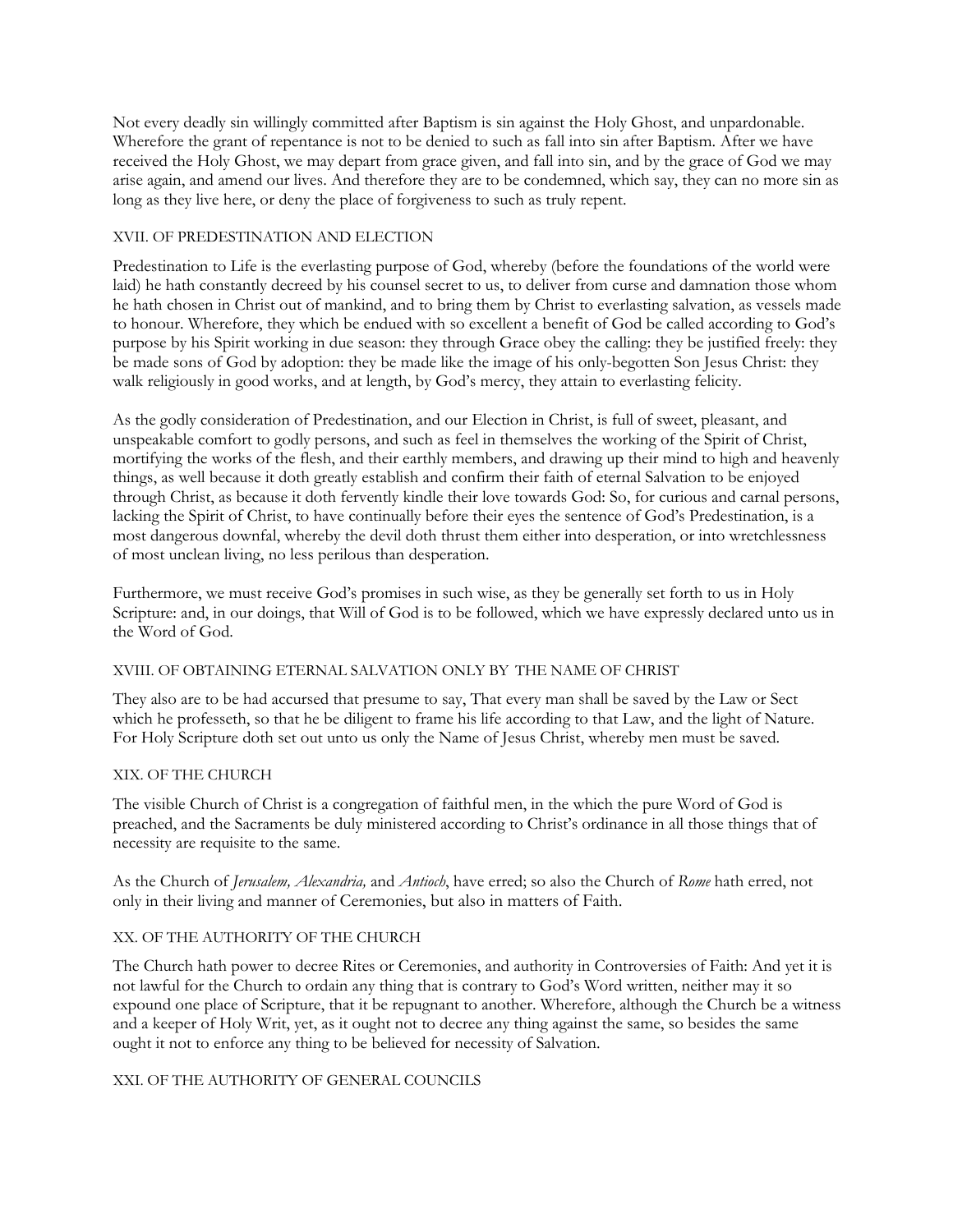General Councils may not be gathered together without the commandment and will of Princes. And when they be gathered together, (forasmuch as they be an assembly of men, whereof all be not governed with the Spirit and Word of God,) they may err, and sometimes have erred, even in things pertaining unto God. Wherefore things ordained by them as necessary to salvation have neither strength nor authority, unless it may be declared that they be taken out of Holy Scripture.

### XXII. OF PURGATORY

The Romish Doctrine concerning Purgatory, Pardons, Worshipping, and Adoration, as well of Images as of Reliques, and also Invocation of Saints, is a fond thing vainly invented, and grounded upon no warranty of Scripture, but rather repugnant to the Word of God.

### XXIII. OF MINISTERING IN THE CONGREGATION

It is not lawful for any man to take upon him the office of publick preaching, or ministering the Sacraments in the Congregation, before he be lawfully called, and sent to execute the same.

And those we ought to judge lawfully called and sent, which be chosen and called to this work by men who have publick authority given unto them in the Congregation, to call and send Ministers into the Lord's vineyard.

### XXXIV. OF SPEAKING IN THE CONGREGATION IN SUCH A TONGUE AS THE PEOPLE UNDERSTANDETH

It is a thing plainly repugnant to the Word of God, and the custom of the Primitive Church, to have publick Prayer in the Church, or to minister the Sacraments in a tongue not understanded of the people.

### XXV. OF THE SACRAMENTS

Sacraments ordained of Christ be not only badges or tokens of Christian men's profession, but rather they be certain sure witnesses, and effectual signs of grace, and God's good will towards us, by the which he doth work invisibly in us, and doth not only quicken, but also strengthen and confirm our Faith in him.

There are two Sacraments ordained of Christ our Lord in the Gospel, that is to say, Baptism, and the Supper of the Lord.

Those five commonly called Sacraments, that is to say, Confirmation, Penance, Orders, Matrimony, and extreme Unction, are not to be counted for Sacraments of the Gospel, being such as have grown partly of the corrupt following of the Apostles, partly are states of life allowed in the Scriptures; but yet have not like nature of Sacraments with Baptism, and the Lord's Supper, for that they have not any visible sign or ceremony ordained of God.

The Sacraments were not ordained of Christ to be gazed upon, or to be carried about, but that we should duly use them. And in such only as worthily receive the same they have a wholesome effect or operation: but they that receive them unworthily purchase to themselves damnation, as Saint *Paul* saith.

### XXVI. OF THE UNWORTHINESS OF THE MINISTERS, WHICH  $\;$  HINDERS NOT THE EFFECT OF THE SACRAMENT

Although in the visible Church the evil be ever mingled with the good, and sometimes the evil have chief authority in the Ministration of the Word and Sacraments, yet forasmuch as they do not the same in their own name, but in Christ's, and do minister by his commission and authority, we may use their Ministry, both in hearing the Word of God, and in receiving of the Sacraments. Neither is the effect of Christ's ordinance taken away by their wickedness, nor the grace of God's gifts diminished from such as by faith and rightly do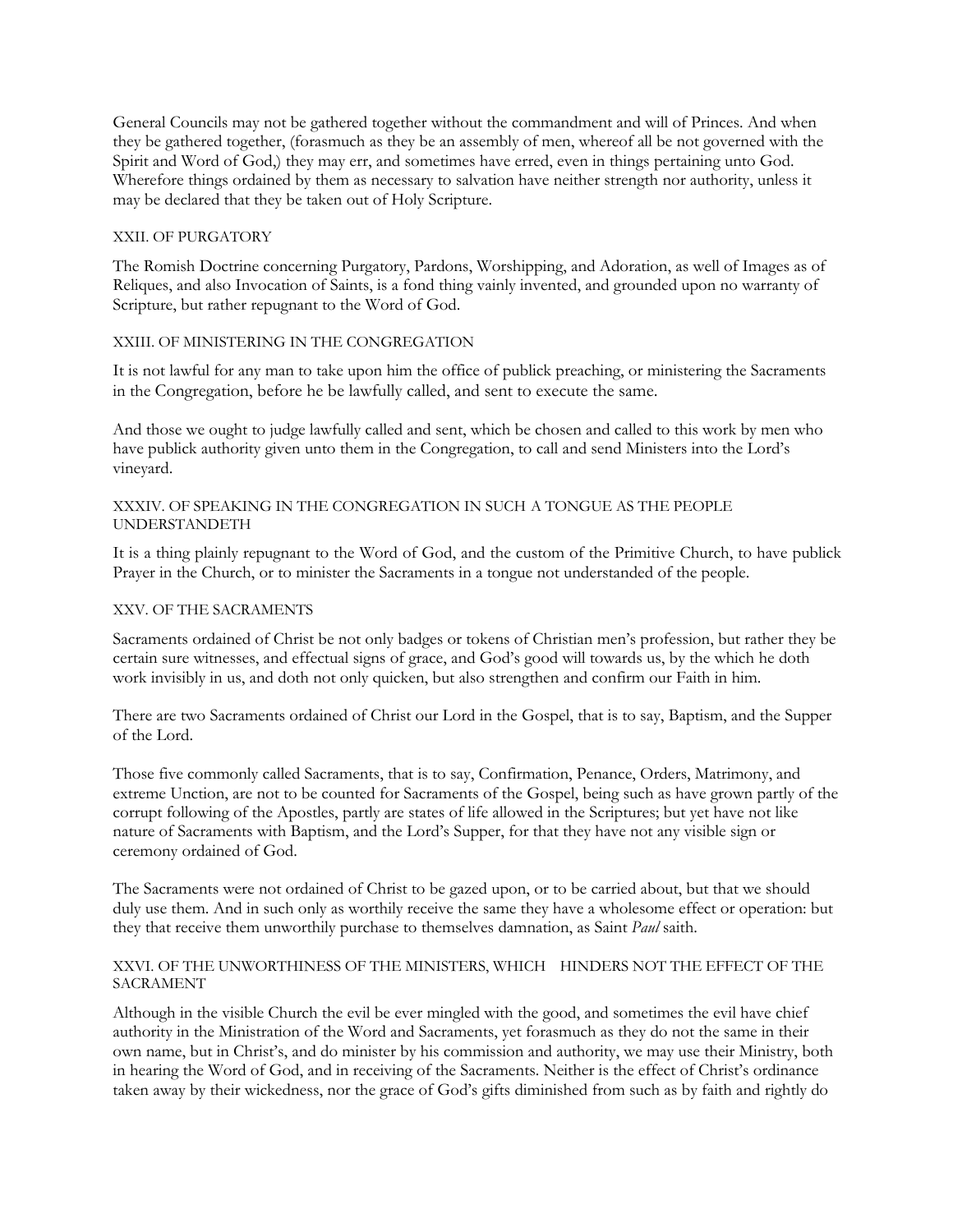receive the Sacraments ministered unto them; which be effectual, because of Christ's institution and promise, although they be ministered by evil men.

Nevertheless, it appertaineth to the discipline of the Church, that inquiry be made of evil Ministers, and that they be accused by those that have knowledge of their offences; and finally being found guilty, by just judgement be deposed.

### XXVII. OF BAPTISM

Baptism is not only a sign of profession, and mark of difference, whereby Christian men are discerned from others that be not christened, but it is also a sign of Regeneration or new Birth, whereby, as by an instrument, they that receive Baptism rightly are grafted into the Church; the promises of forgiveness of sin, and of our adoption to be the sons of God by the Holy Ghost,

are visibly signed and sealed; Faith is confirmed, and Grace increased by virtue of prayer unto God. The Baptism of young Children is in any wise to be retained in the Church, as most agreeable with the institution of Christ.

### XXVIII. OF THE LORD'S SUPPER

The Supper of the Lord is not only a sign of the love that Christians ought to have among themselves one to another; but rather is a Sacrament of our Redemption by Christ's death: insomuch that to such as rightly, worthily, and with faith, receive the same, the Bread which we break is a partaking of the Body of Christ; and likewise the Cup of Blessing is a partaking of the Blood of Christ.

Transubstantiation (or the change of the substance of Bread and Wine) in the Supper of the Lord, cannot be proved by Holy Writ; but is repugnant to the plain words of Scripture, overthroweth the nature of a Sacrament, and hath given occasion to many superstitions.

The Body of Christ is given, taken, and eaten, in the Supper, only after an heavenly and spiritual manner. And the mean whereby the Body of Christ is received and eaten in the Supper is Faith.

The Sacrament of the Lord's Supper was not by Christ's ordinance reserved, carried about, lifted up, or worshipped.

### XXIX. OF THE WICKED WHICH EAT NOT THE BODY OF CHRIST IN THE USE OF THE LORD'S SUPPER

The Wicked, and such as be void of a lively faith, although they do carnally and visibly press with their teeth (as Saint *Augustine* saith) the Sacrament of the Body and Blood of Christ, yet in no wise are they partakers of Christ: but rather, to their condemnation, do eat and drink the sign or Sacrament of so great a thing.

### XXX. OF BOTH KINDS

The Cup of the Lord is not to be denied to the Lay-people: for both the parts of the Lord's Sacrament, by Christ's ordinance and commandment, ought to be ministered to all Christian men alike.

### XXXI. OF THE ONE OBLATION OF CHRIST FINISHED UPON THE CROSS

The Offering of Christ once made is that perfect redemption, propitiation, and satisfaction, for all the sins of the whole world, both original and actual; and there is none other satisfaction for sin, but that alone. Wherefore the sacrifices of Masses, in the which it was commonly said, that the Priest did offer Christ for the quick and the dead, to have remission of pain or guilt, were blasphemous fables, and dangerous deceits.

### XXXII. OF THE MARRIAGE OF PRIESTS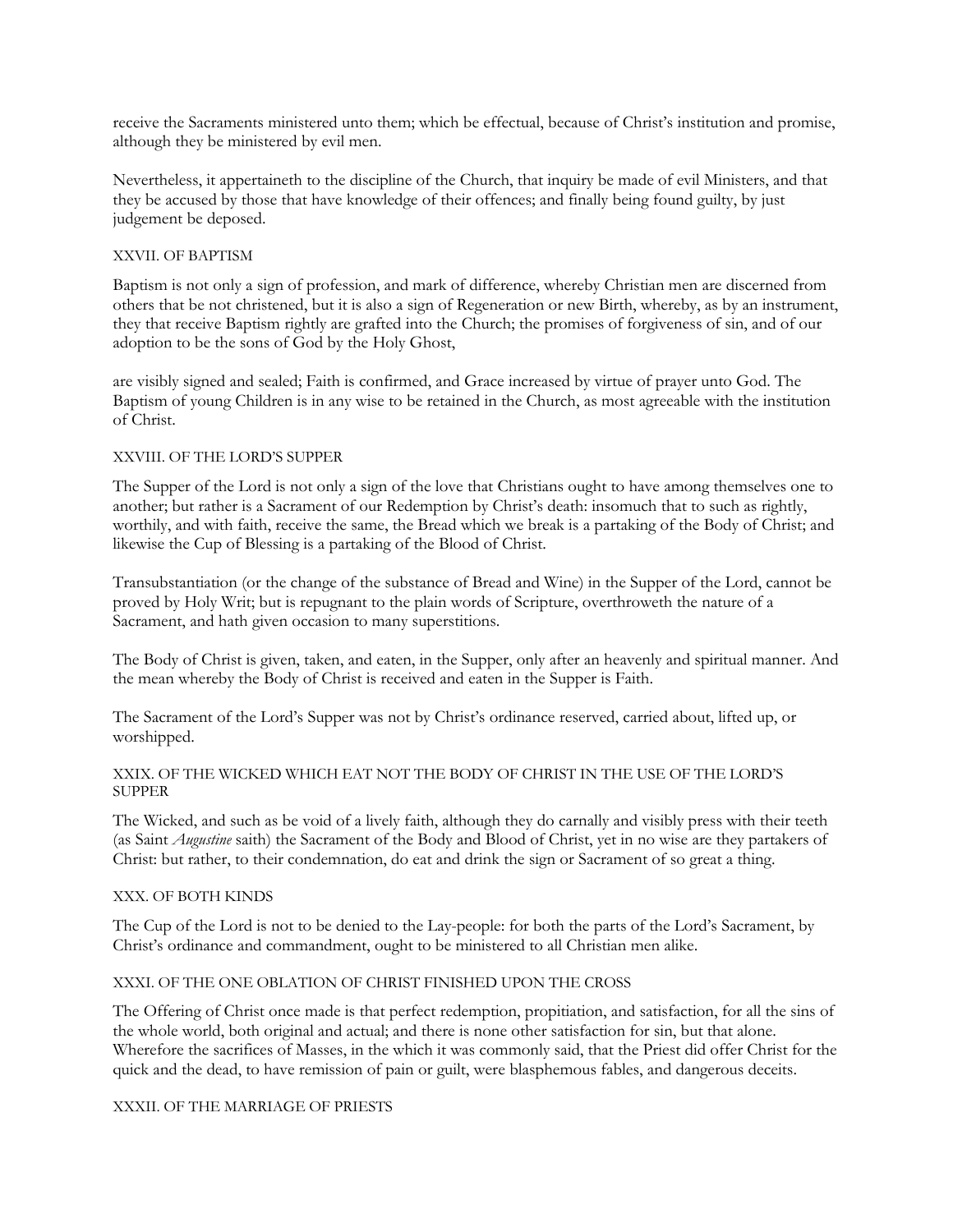Bishops, Priests, and Deacons, are not commanded by God's Law, either to vow the estate of single life, or to abstain from marriage: therefore it is lawful for them, as for all other Christian men, to marry at their own discretion, as they shall judge the same to serve better to godliness.

### XXXIII. OF EXCOMMUNICATE PERSONS, HOW THEY ARE TO BE AVOIDED

That person which by open denunciation of the Church is rightly cut off from the unity of the Church, and excommunicated, ought to be taken of the whole multitude of the faithful, as an Heathen and Publican, until he be openly reconciled by penance, and received into the Church by a Judge that hath authority thereunto.

# XXXIV. OF THE TRADITIONS OF THE CHURCH

It is not necessary that Traditions and Ceremonies be in all places one, and utterly like; for at all times they have been divers, and may be changed according to the diversities of countries, times, and men's manners, so that nothing be ordained against God's Word. Whosoever through his private judgement, willingly and purposely, doth openly break the traditions and ceremonies of the Church, which be not repugnant to the Word of God, and be ordained and approved by common authority, ought to be rebuked openly, (that others may fear to do the like,) as he that offendeth against the common order of the Church, and hurteth the authority of the Magistrate, and woundeth the consciences of the weak brethren.

Every particular or national Church hath authority to ordain, change, and abolish, ceremonies or rites of the Church ordained only by man's authority, so that all things be done to edifying.

# XXXV. OF THE HOMILIES

The second Book of Homilies, the several titles whereof we have joined under this Article, doth contain a godly and wholesome Doctrine, and necessary for these times, as doth the former Book of Homilies, which were set forth in the time of Edward the Sixth; and therefore we judge them to be read in Churches by the Ministers, diligently and distinctly, that they may be understanded of the people.

Of the Names of the Homilies

- 1. Of the right Use of the Church.
- 2. Against peril of Idolatry.
- 3. Of repairing and keeping clean of Churches.
- 4. Of good Works: first of Fasting.
- 5. Against Gluttony and Drunkenness.
- 6. Against Excess of Apparel.
- 7. Of Prayer.
- 8. Of the Place and Time of Prayer.
- 9. That Common Prayers and Sacraments ought to be ministered in a known tongue.
- 10. Of the reverend estimation of God's Word.
- 11. Of Alms-doing.
- 12. Of the Nativity of Christ.
- 13. Of the Passion of Christ.
- 14. Of the Resurrection of Christ.
- 15. Of the worthy receiving of the Sacrament of the Body and Blood of Christ.
- 16. Of the Gifts of the Holy Ghost.
- 17. For the Rogation-days.
- 18. Of the State of Matrimony.
- 19. Of Repentance.
- 20. Against Idleness.
- 21. Against Rebellion.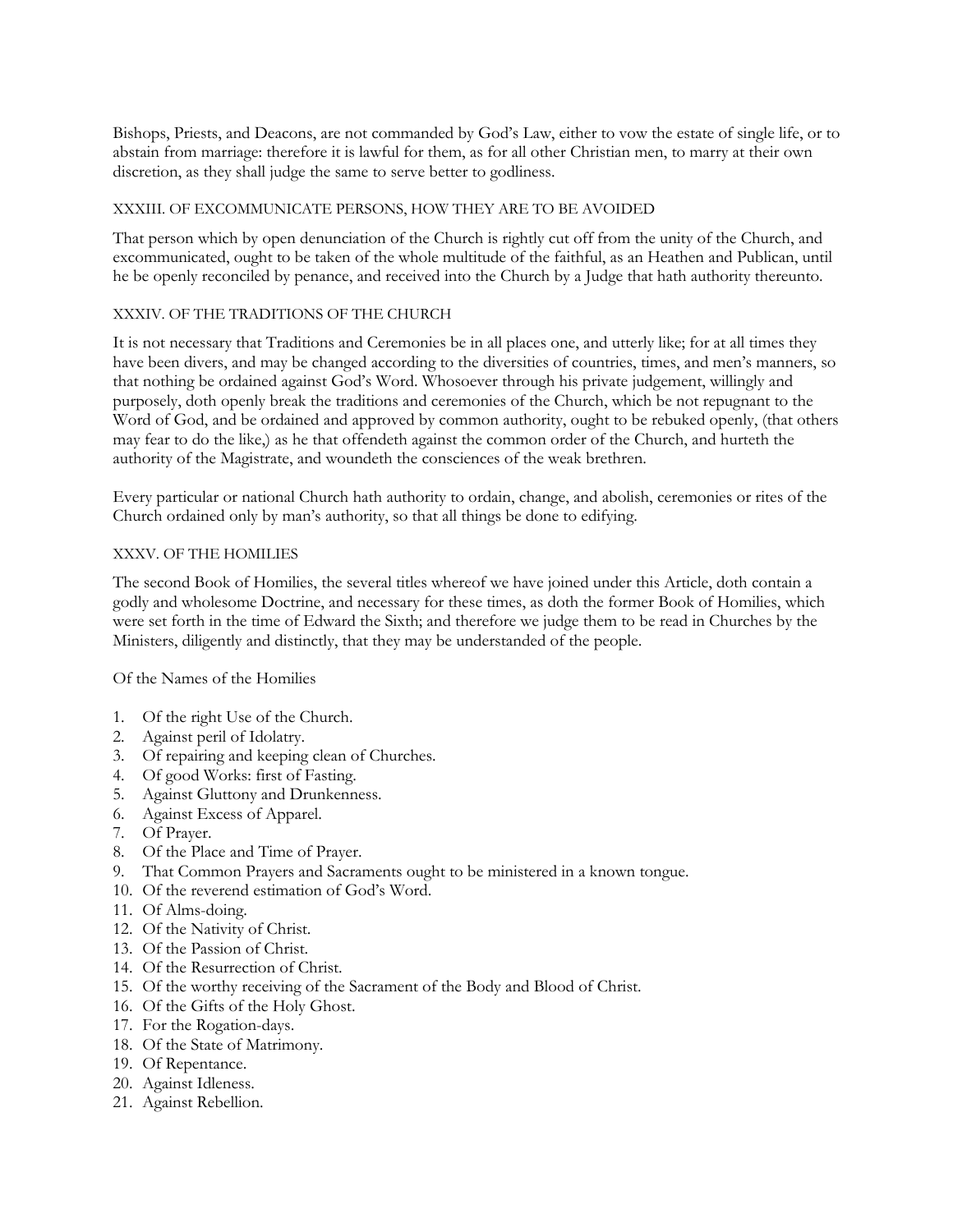### XXXVI. OF CONSECRATION OF BISHOPS AND MINISTERS

The Book of Consecration of Archbishops and Bishops, and Ordering of Priests and Deacons, lately set forth in the time of *Edward* the Sixth, and confirmed at the same time by authority of Parliament, doth contain all things necessary to such Consecration and Ordering: neither hath it any thing, that of itself is superstitious and ungodly. And therefore whosoever are consecrated or ordered according to the Rites of that Book, since the second year of the forenamed King *Edward* unto this time, or hereafter shall be consecrated or ordered according to the same Rites; we decree all such to be rightly, orderly, and lawfully consecrated and ordered.

### XXXVII. OF THE CIVIL MAGISTRATES

The King's Majesty hath the chief power in this Realm of *England,* and other his Dominions, unto whom the chief Government of all Estates of this Realm, whether they be Ecclesiastical or Civil, in all causes doth appertain, and is not, nor ought to be, subject to any foreign Jurisdiction.

Where we attribute to the King's Majesty the chief government, by which Titles we understand the minds of some slanderous folks to be offended; we give not to our Princes the ministering either of God's Word, or of the Sacraments, the which thing the Injunctions also lately set forth by *Elizabeth* our Queen do most plainly testify; but that only prerogative, which we see to have been given always to all godly Princes in Holy Scriptures by God himself; that is, that they should rule all estates and degrees committed to their charge by God, whether they be Ecclesiastical or Temporal, and restrain with the civil sword the stubborn and evildoers.

The Bishop of *Rome* hath no jurisdiction in this Realm of *England.*

The Laws of the Realm may punish Christian men with death, for heinous and grievous offences.

It is lawful for Christian men, at the commandment of the Magistrate, to wear weapons, and serve in the wars.

# XXXVIII. OF CHRISTIAN MEN'S GOODS, WHICH ARE NOT COMMON

The Riches and Goods of Christians are not common, as touching the right, title, and possession of the same, as certain Anabaptists do falsely boast. Notwithstanding, every man ought, of such things as he possesseth, liberally to give alms to the poor, according to his ability.

### XXXIX. OF A CHRISTIAN MAN'S OATH

As we confess that vain and rash Swearing is forbidden Christian men by our Lord Jesus Christ, and *James* his Apostle, so we judge, that Christian Religion doth not prohibit, but that a man may swear when the Magistrate requireth, in a cause of faith and charity, so it be done according to the Prophet's teaching, in justice, judgement, and truth.

# AMENDMENTS OF 1801

The General Convention of 1801 of the Protestant Episcopal Church in the United States of America amended the Articles of Religion, chiefly with respect to the Crown and to the provisions of British constitutional government. The amended articles read as follows:

VIII. OF THE CREEDS.